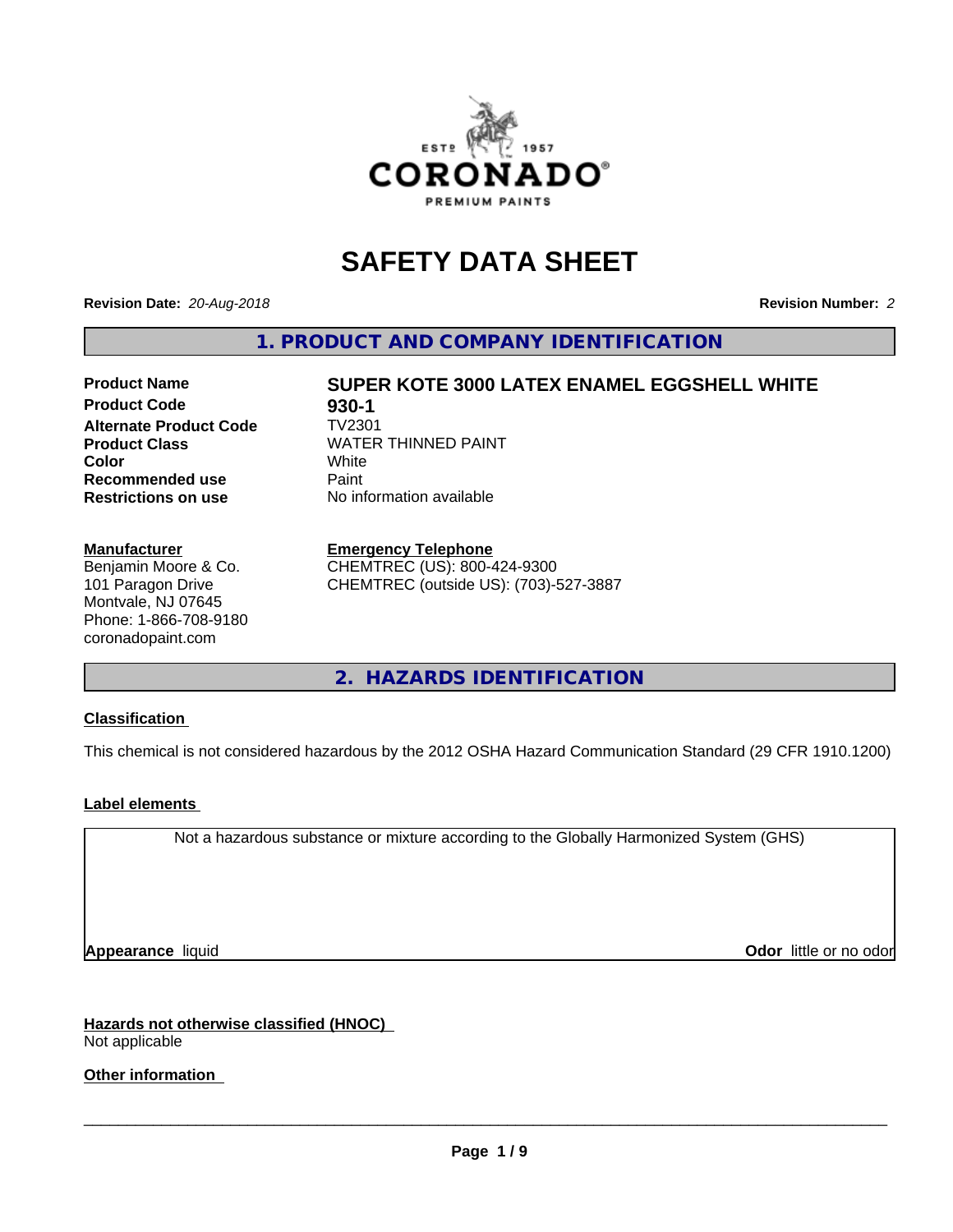No information available

# **3. COMPOSITION INFORMATION ON COMPONENTS**

\_\_\_\_\_\_\_\_\_\_\_\_\_\_\_\_\_\_\_\_\_\_\_\_\_\_\_\_\_\_\_\_\_\_\_\_\_\_\_\_\_\_\_\_\_\_\_\_\_\_\_\_\_\_\_\_\_\_\_\_\_\_\_\_\_\_\_\_\_\_\_\_\_\_\_\_\_\_\_\_\_\_\_\_\_\_\_\_\_\_\_\_\_

| $\sim$<br>$-$<br>name<br>nemical       | $\sim$ 11<br>$\mathbf{L}$<br>CAS No.               | .<br>- 70 |
|----------------------------------------|----------------------------------------------------|-----------|
| $- \cdot$ .<br>l itan<br>dioxide<br>um | --<br>$\sim$<br>$\sim$<br>$\overline{\phantom{0}}$ |           |
| . .<br>Kaolin                          | -32-58-7                                           | ັ         |

|                                                  | 4. FIRST AID MEASURES                                                                                    |
|--------------------------------------------------|----------------------------------------------------------------------------------------------------------|
| <b>General Advice</b>                            | No hazards which require special first aid measures.                                                     |
| <b>Eye Contact</b>                               | Rinse thoroughly with plenty of water for at least 15 minutes and consult a<br>physician.                |
| <b>Skin Contact</b>                              | Wash off immediately with soap and plenty of water while removing all<br>contaminated clothes and shoes. |
| <b>Inhalation</b>                                | Move to fresh air. If symptoms persist, call a physician.                                                |
| Ingestion                                        | Clean mouth with water and afterwards drink plenty of water. Consult a physician<br>if necessary.        |
| <b>Most Important</b><br><b>Symptoms/Effects</b> | None known.                                                                                              |
| <b>Notes To Physician</b>                        | Treat symptomatically.                                                                                   |
|                                                  |                                                                                                          |

**5. FIRE-FIGHTING MEASURES**

| <b>Suitable Extinguishing Media</b>                                              | Use extinguishing measures that are appropriate to local<br>circumstances and the surrounding environment.                                   |
|----------------------------------------------------------------------------------|----------------------------------------------------------------------------------------------------------------------------------------------|
| <b>Protective Equipment And Precautions For</b><br><b>Firefighters</b>           | As in any fire, wear self-contained breathing apparatus<br>pressure-demand, MSHA/NIOSH (approved or equivalent)<br>and full protective gear. |
| <b>Specific Hazards Arising From The Chemical</b>                                | Closed containers may rupture if exposed to fire or<br>extreme heat.                                                                         |
| <b>Sensitivity To Mechanical Impact</b>                                          | No.                                                                                                                                          |
| <b>Sensitivity To Static Discharge</b>                                           | No                                                                                                                                           |
| <b>Flash Point Data</b><br>Flash Point (°F)<br>Flash Point (°C)<br><b>Method</b> | Not applicable<br>Not applicable<br>Not applicable                                                                                           |
| <b>Flammability Limits In Air</b>                                                |                                                                                                                                              |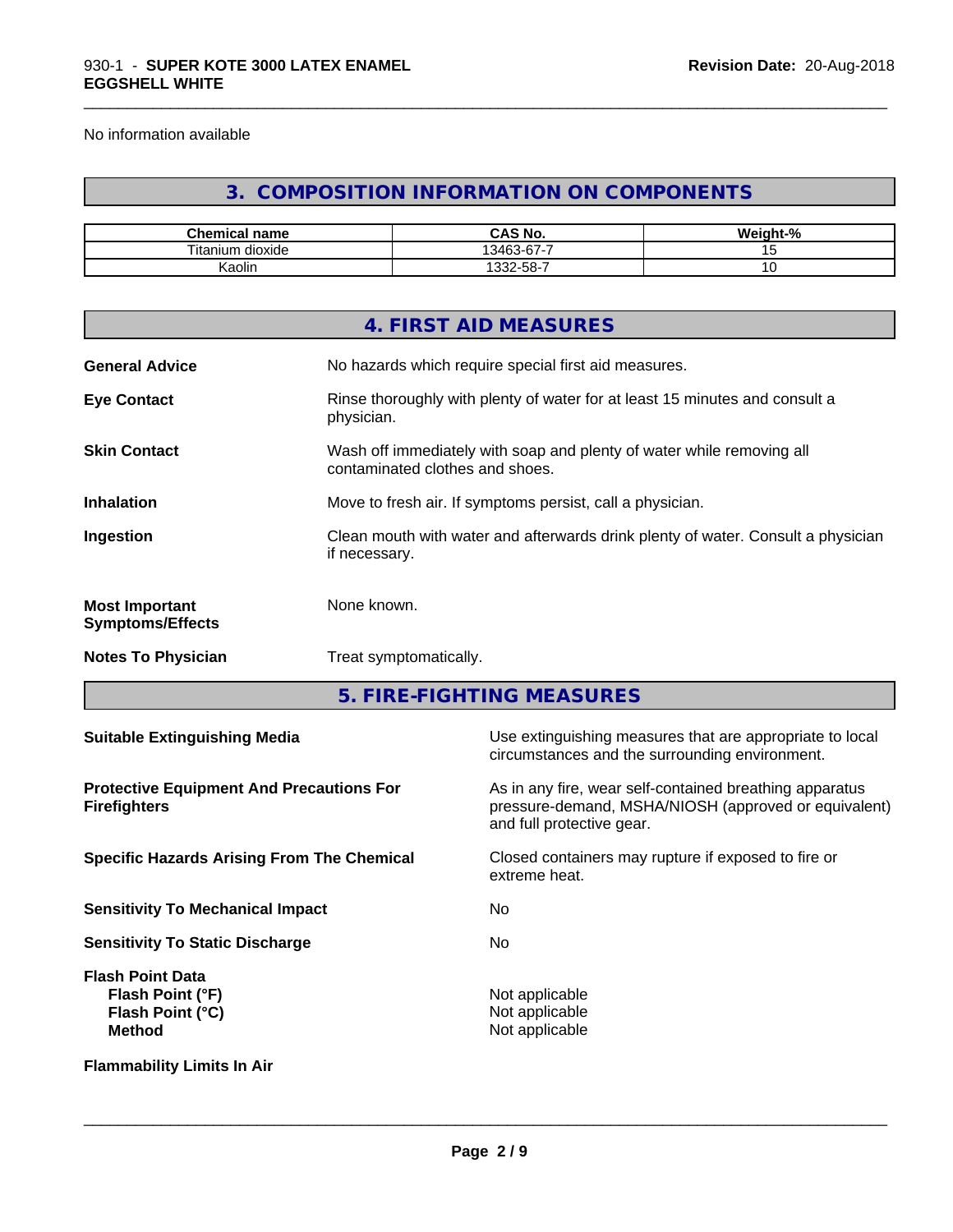### **Lower flammability limit:**<br> **Upper flammability limit:**<br>
Upper flammability limit:<br>
Not applicable **Upper flammability limit:**

\_\_\_\_\_\_\_\_\_\_\_\_\_\_\_\_\_\_\_\_\_\_\_\_\_\_\_\_\_\_\_\_\_\_\_\_\_\_\_\_\_\_\_\_\_\_\_\_\_\_\_\_\_\_\_\_\_\_\_\_\_\_\_\_\_\_\_\_\_\_\_\_\_\_\_\_\_\_\_\_\_\_\_\_\_\_\_\_\_\_\_\_\_

|--|

### **NFPA Legend**

- 0 Not Hazardous
- 1 Slightly
- 2 Moderate
- 3 High
- 4 Severe

*The ratings assigned are only suggested ratings, the contractor/employer has ultimate responsibilities for NFPA ratings where this system is used.*

*Additional information regarding the NFPA rating system is available from the National Fire Protection Agency (NFPA) at www.nfpa.org.*

### **6. ACCIDENTAL RELEASE MEASURES**

| <b>Personal Precautions</b>      | Avoid contact with skin, eyes and clothing. Ensure adequate ventilation.                                                                                                         |
|----------------------------------|----------------------------------------------------------------------------------------------------------------------------------------------------------------------------------|
| <b>Other Information</b>         | Prevent further leakage or spillage if safe to do so.                                                                                                                            |
| <b>Environmental precautions</b> | See Section 12 for additional Ecological Information.                                                                                                                            |
| <b>Methods for Cleaning Up</b>   | Soak up with inert absorbent material. Sweep up and shovel into suitable<br>containers for disposal.                                                                             |
|                                  | 7. HANDLING AND STORAGE                                                                                                                                                          |
| Handling                         | Avoid contact with skin, eyes and clothing. Avoid breathing vapors, spray mists or<br>sanding dust. In case of insufficient ventilation, wear suitable respiratory<br>equipment. |
| <b>Storage</b>                   | Keep container tightly closed. Keep out of the reach of children.                                                                                                                |
| <b>Incompatible Materials</b>    | No information available                                                                                                                                                         |

## **8. EXPOSURE CONTROLS/PERSONAL PROTECTION**

### **Exposure Limits**

| <b>Chemical name</b> | <b>ACGIH TLV</b>         | <b>OSHA PEL</b>            |
|----------------------|--------------------------|----------------------------|
| Titanium dioxide     | 10 mg/m $3$ - TWA        | 15 mg/m $3$ - TWA          |
| Kaolin               | $2 \text{ mg/m}^3$ - TWA | 15 mg/m <sup>3</sup> - TWA |
|                      |                          | $5 \text{ mg/m}^3$ - TWA   |

### **Legend**

ACGIH - American Conference of Governmental Industrial Hygienists Exposure Limits OSHA - Occupational Safety & Health Administration Exposure Limits N/E - Not Established

**Engineering Measures** Ensure adequate ventilation, especially in confined areas.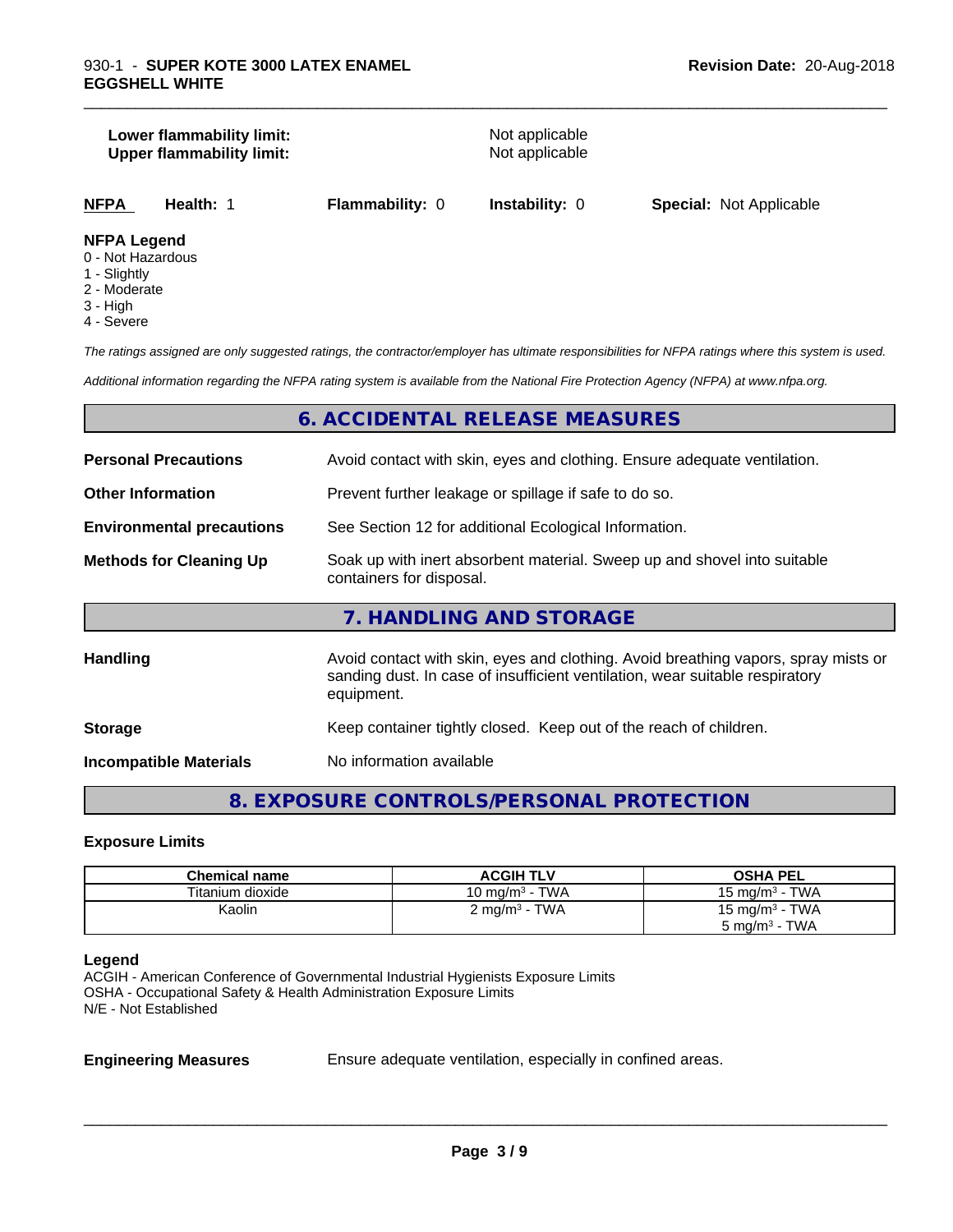### **Personal Protective Equipment**

| <b>Eye/Face Protection</b>    | Safety glasses with side-shields.                                        |
|-------------------------------|--------------------------------------------------------------------------|
| <b>Skin Protection</b>        | Protective gloves and impervious clothing.                               |
| <b>Respiratory Protection</b> | In case of insufficient ventilation wear suitable respiratory equipment. |
| <b>Hygiene Measures</b>       | Avoid contact with skin, eyes and clothing. Remove and wash contaminated |

**9. PHYSICAL AND CHEMICAL PROPERTIES**

clothing before re-use. Wash thoroughly after handling.

**Appearance** liquid **Odor**<br> **Odor Threshold**<br> **Odor Threshold**<br> **CODOR**<br> **CODOR**<br> **CODOR**<br> **CODOR**<br> **CODOR**<br> **CODOR**<br> **CODOR**<br> **CODOR**<br> **CODOR**<br> **CODOR Density (Ibs/gal)** 10.45 - 10.55 **Specific Gravity** 1.25 - 1.27 **pH** No information available **Viscosity (cps)** No information available **Solubility(ies)** No information available **Water solubility** No information available **Evaporation Rate No information available No information available Vapor pressure @20 °C (kPa)** No information available **Vapor density No information available No information available Wt. % Solids** 35 - 45 **Vol. % Solids** 20 - 30 **Wt. % Volatiles** 55 - 65 **Vol. % Volatiles** 70 - 80 **VOC Regulatory Limit (g/L)** < 50 **Boiling Point (°F)** 212 **Boiling Point (°C)** 100 **Freezing Point (°F)** 32 **Freezing Point (°C)** 0 **Flash Point (°F)**<br> **Flash Point (°C)**<br> **Flash Point (°C)**<br> **Point (°C)**<br> **Point (°C)**<br> **Point (°C)**<br> **Point (°C)**<br> **Point (°C) Flash Point (°C) Method** Not applicable **Flammability (solid, gas)** Not applicable **Upper flammability limit:** Not applicable **Lower flammability limit:** Not applicable **Autoignition Temperature (°F)** No information available **Autoignition Temperature (°C)** No information available **Decomposition Temperature (°F)** No information available<br> **Decomposition Temperature (°C)** No information available **Decomposition Temperature (°C) Partition coefficient Contract Contract Contract Contract Contract Contract Contract Contract Contract Contract Contract Contract Contract Contract Contract Contract Contract Contract Contract Contract Contract Contract** 

# **No information available**

\_\_\_\_\_\_\_\_\_\_\_\_\_\_\_\_\_\_\_\_\_\_\_\_\_\_\_\_\_\_\_\_\_\_\_\_\_\_\_\_\_\_\_\_\_\_\_\_\_\_\_\_\_\_\_\_\_\_\_\_\_\_\_\_\_\_\_\_\_\_\_\_\_\_\_\_\_\_\_\_\_\_\_\_\_\_\_\_\_\_\_\_\_

### **10. STABILITY AND REACTIVITY**

| <b>Reactivity</b>             | Not Applicable                           |
|-------------------------------|------------------------------------------|
| <b>Chemical Stability</b>     | Stable under normal conditions.          |
| <b>Conditions to avoid</b>    | Prevent from freezing.                   |
| <b>Incompatible Materials</b> | No materials to be especially mentioned. |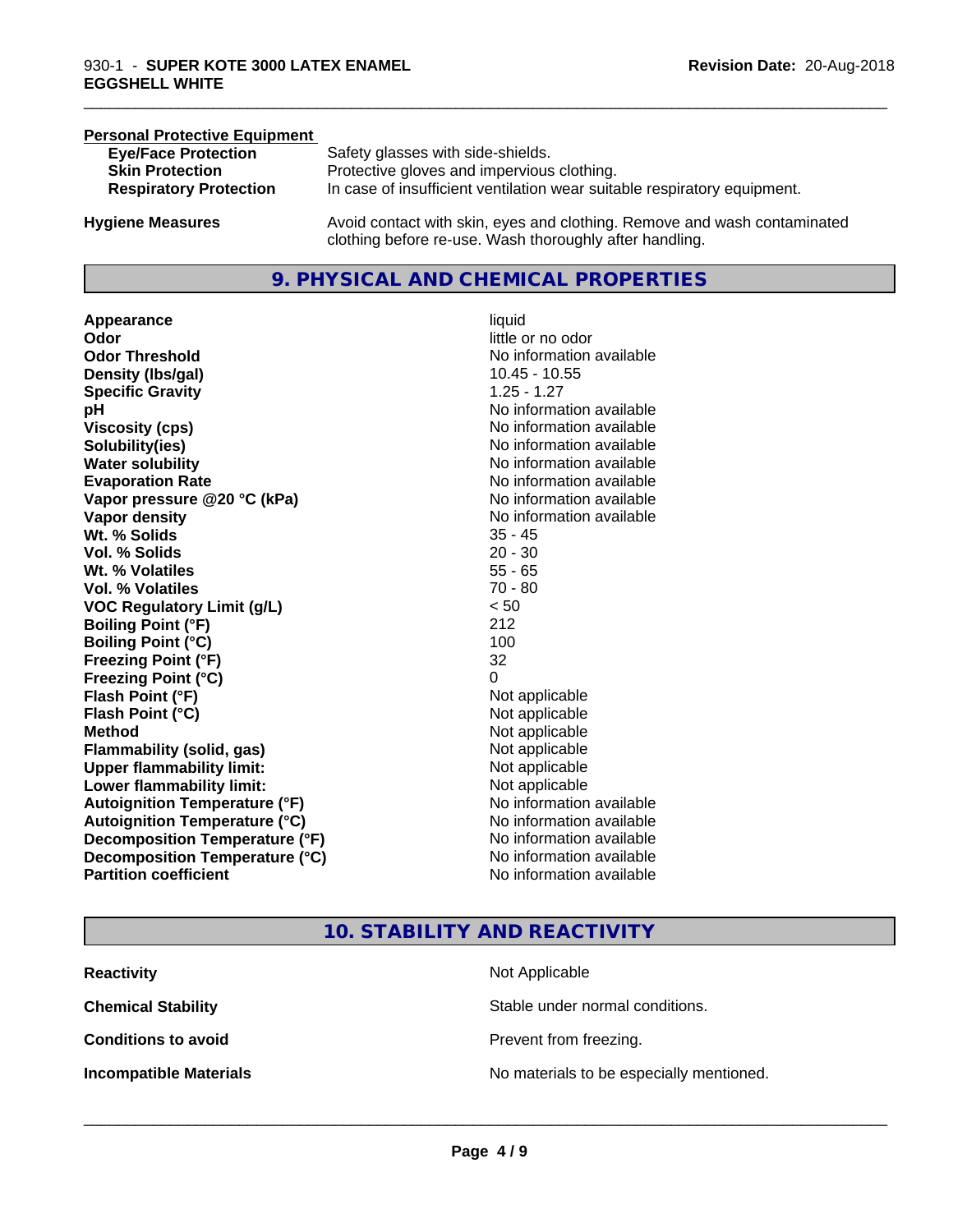| <b>Hazardous Decomposition Products</b><br>None under normal use.                                                                                                                                                                                                                                                                                                              |                                                                                                                                                                                                                                                                                                                                                                                                                                                                                                                                                                                  |  |
|--------------------------------------------------------------------------------------------------------------------------------------------------------------------------------------------------------------------------------------------------------------------------------------------------------------------------------------------------------------------------------|----------------------------------------------------------------------------------------------------------------------------------------------------------------------------------------------------------------------------------------------------------------------------------------------------------------------------------------------------------------------------------------------------------------------------------------------------------------------------------------------------------------------------------------------------------------------------------|--|
| Possibility of hazardous reactions                                                                                                                                                                                                                                                                                                                                             | None under normal conditions of use.                                                                                                                                                                                                                                                                                                                                                                                                                                                                                                                                             |  |
|                                                                                                                                                                                                                                                                                                                                                                                | <b>11. TOXICOLOGICAL INFORMATION</b>                                                                                                                                                                                                                                                                                                                                                                                                                                                                                                                                             |  |
| <b>Product Information</b>                                                                                                                                                                                                                                                                                                                                                     |                                                                                                                                                                                                                                                                                                                                                                                                                                                                                                                                                                                  |  |
| Information on likely routes of exposure                                                                                                                                                                                                                                                                                                                                       |                                                                                                                                                                                                                                                                                                                                                                                                                                                                                                                                                                                  |  |
| <b>Principal Routes of Exposure</b>                                                                                                                                                                                                                                                                                                                                            | Eye contact, skin contact and inhalation.                                                                                                                                                                                                                                                                                                                                                                                                                                                                                                                                        |  |
| <b>Acute Toxicity</b>                                                                                                                                                                                                                                                                                                                                                          |                                                                                                                                                                                                                                                                                                                                                                                                                                                                                                                                                                                  |  |
| <b>Product Information</b>                                                                                                                                                                                                                                                                                                                                                     | No information available                                                                                                                                                                                                                                                                                                                                                                                                                                                                                                                                                         |  |
|                                                                                                                                                                                                                                                                                                                                                                                | Symptoms related to the physical, chemical and toxicological characteristics                                                                                                                                                                                                                                                                                                                                                                                                                                                                                                     |  |
| <b>Symptoms</b>                                                                                                                                                                                                                                                                                                                                                                | No information available                                                                                                                                                                                                                                                                                                                                                                                                                                                                                                                                                         |  |
|                                                                                                                                                                                                                                                                                                                                                                                | Delayed and immediate effects as well as chronic effects from short and long-term exposure                                                                                                                                                                                                                                                                                                                                                                                                                                                                                       |  |
| Eye contact<br><b>Skin contact</b><br><b>Inhalation</b><br>Ingestion<br><b>Sensitization</b><br><b>Neurological Effects</b><br><b>Mutagenic Effects</b><br><b>Reproductive Effects</b><br><b>Developmental Effects</b><br><b>Target organ effects</b><br><b>STOT - single exposure</b><br><b>STOT - repeated exposure</b><br>Other adverse effects<br><b>Aspiration Hazard</b> | May cause slight irritation.<br>Substance may cause slight skin irritation. Prolonged or repeated contact may dry<br>skin and cause irritation.<br>May cause irritation of respiratory tract.<br>Ingestion may cause gastrointestinal irritation, nausea, vomiting and diarrhea.<br>No information available<br>No information available.<br>No information available.<br>No information available.<br>No information available.<br>No information available.<br>No information available.<br>No information available.<br>No information available.<br>No information available |  |
| <b>Numerical measures of toxicity</b>                                                                                                                                                                                                                                                                                                                                          |                                                                                                                                                                                                                                                                                                                                                                                                                                                                                                                                                                                  |  |
|                                                                                                                                                                                                                                                                                                                                                                                | The following values are calculated based on chapter 3.1 of the GHS document                                                                                                                                                                                                                                                                                                                                                                                                                                                                                                     |  |
| <b>ATEmix (oral)</b>                                                                                                                                                                                                                                                                                                                                                           | 79728 mg/kg                                                                                                                                                                                                                                                                                                                                                                                                                                                                                                                                                                      |  |

\_\_\_\_\_\_\_\_\_\_\_\_\_\_\_\_\_\_\_\_\_\_\_\_\_\_\_\_\_\_\_\_\_\_\_\_\_\_\_\_\_\_\_\_\_\_\_\_\_\_\_\_\_\_\_\_\_\_\_\_\_\_\_\_\_\_\_\_\_\_\_\_\_\_\_\_\_\_\_\_\_\_\_\_\_\_\_\_\_\_\_\_\_

### **Component Information**

Titanium dioxide LD50 Oral: > 10000 mg/kg (Rat) Kaolin LD50 Oral: > 5000 mg/kg (Rat)

### **Carcinogenicity**

*The information below indicateswhether each agency has listed any ingredient as a carcinogen:.*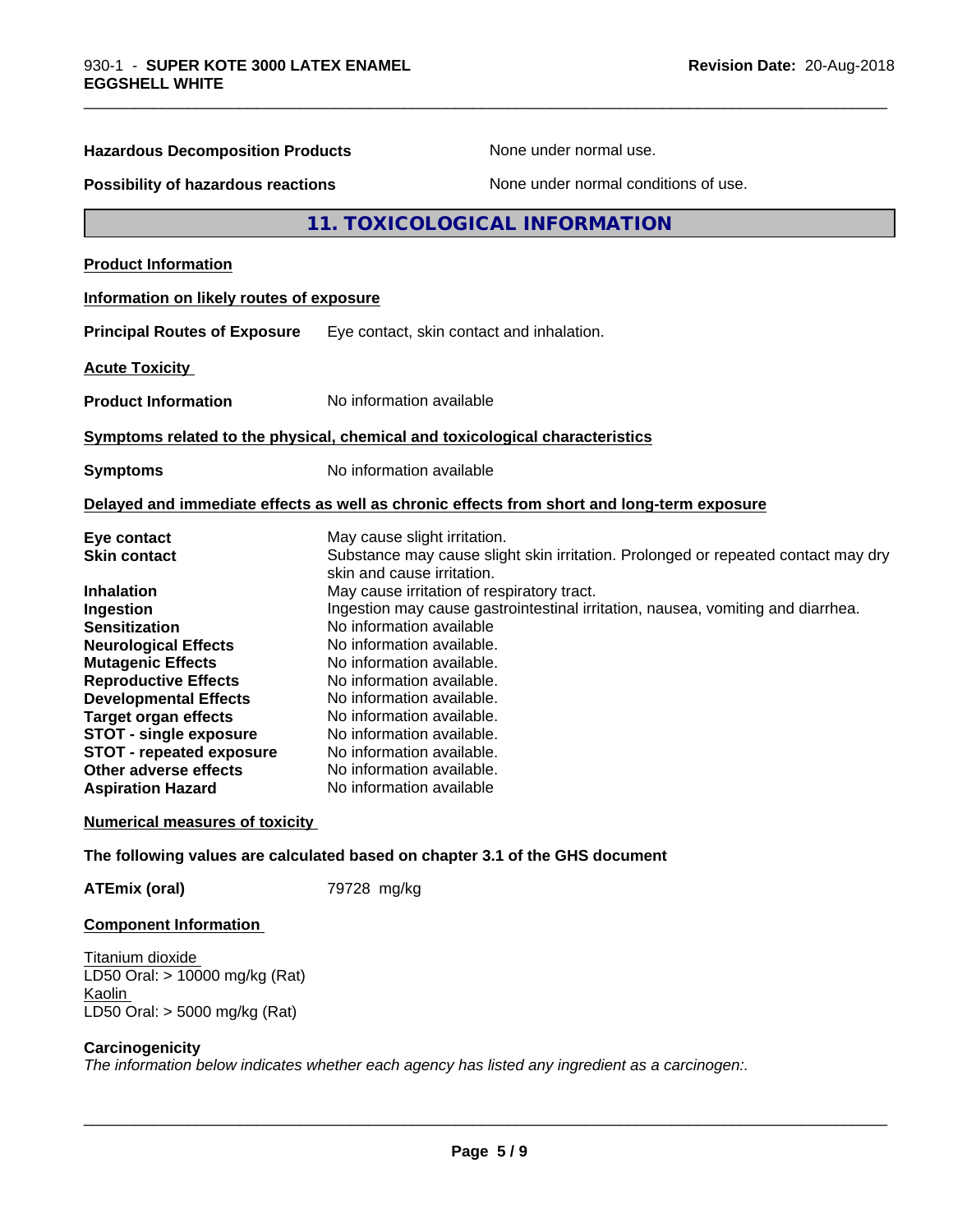### 930-1 - **SUPER KOTE 3000 LATEX ENAMEL EGGSHELL WHITE**

| <b>Chemical name</b>         | <b>IARC</b>               | <b>NTP</b> | OSHA   |
|------------------------------|---------------------------|------------|--------|
|                              | .<br>2B<br>Possible Human |            | Listed |
| l ma<br>dioxide<br>I itanium | Carcinogen                |            |        |

\_\_\_\_\_\_\_\_\_\_\_\_\_\_\_\_\_\_\_\_\_\_\_\_\_\_\_\_\_\_\_\_\_\_\_\_\_\_\_\_\_\_\_\_\_\_\_\_\_\_\_\_\_\_\_\_\_\_\_\_\_\_\_\_\_\_\_\_\_\_\_\_\_\_\_\_\_\_\_\_\_\_\_\_\_\_\_\_\_\_\_\_\_

• Although IARC has classified titanium dioxide as possibly carcinogenic to humans (2B), their summary concludes: "No significant exposure to titanium dioxide is thought to occur during the use of products in which titanium dioxide is bound to other materials, such as paint."

### **Legend**

IARC - International Agency for Research on Cancer NTP - National Toxicity Program OSHA - Occupational Safety & Health Administration

**12. ECOLOGICAL INFORMATION**

### **Ecotoxicity Effects**

The environmental impact of this product has not been fully investigated.

### **Product Information**

# **Acute Toxicity to Fish**

No information available

### **Acute Toxicity to Aquatic Invertebrates**

No information available

### **Acute Toxicity to Aquatic Plants**

No information available

### **Persistence / Degradability**

No information available.

### **Bioaccumulation**

No information available.

### **Mobility in Environmental Media**

No information available.

### **Ozone**

No information available

### **Component Information**

### **Acute Toxicity to Fish**

Titanium dioxide  $LC50:$  > 1000 mg/L (Fathead Minnow - 96 hr.)

### **Acute Toxicity to Aquatic Invertebrates**

No information available

### **Acute Toxicity to Aquatic Plants**

No information available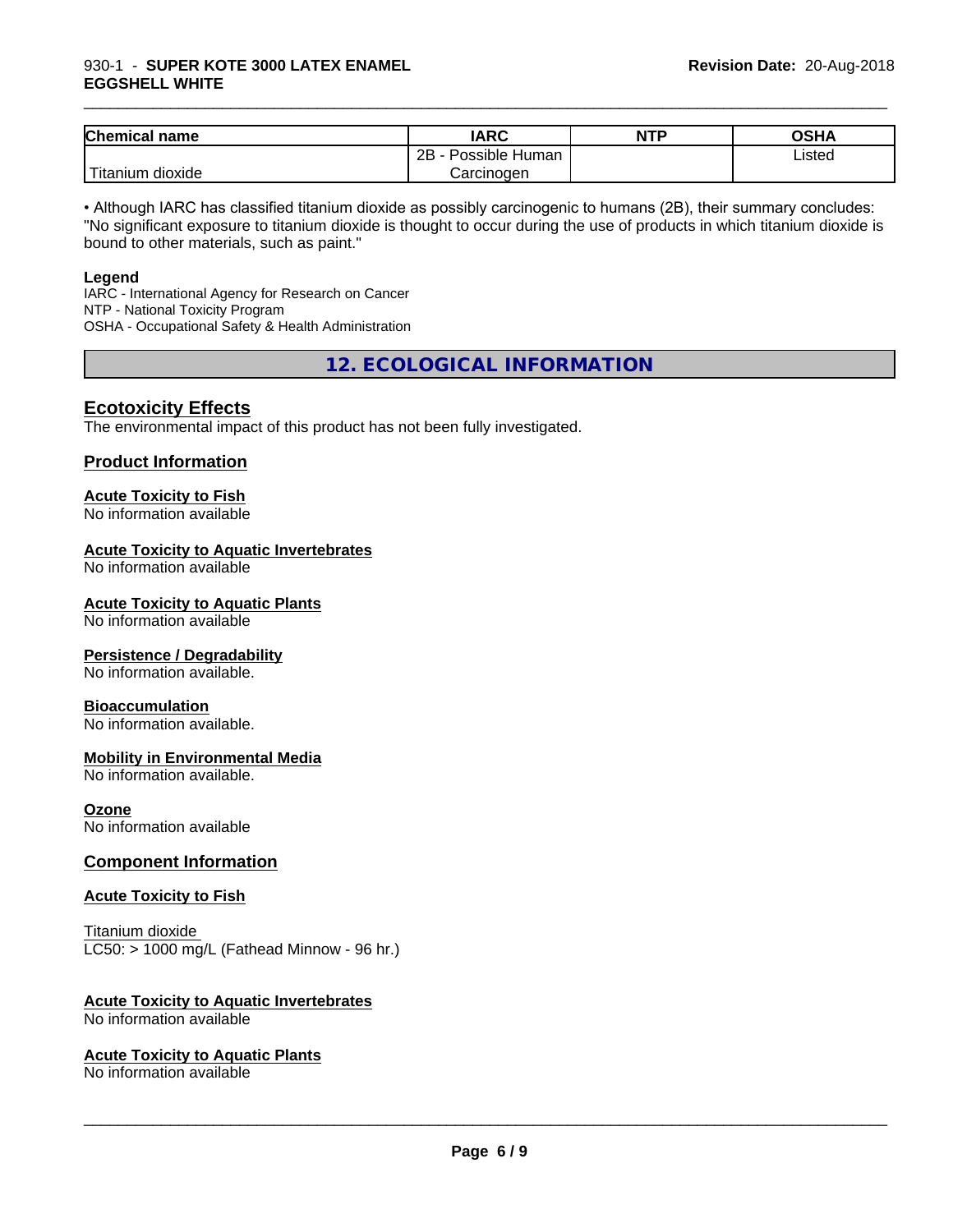|                              | 13. DISPOSAL CONSIDERATIONS                                                                                                                                                                                               |
|------------------------------|---------------------------------------------------------------------------------------------------------------------------------------------------------------------------------------------------------------------------|
| <b>Waste Disposal Method</b> | Dispose of in accordance with federal, state, and local regulations. Local<br>requirements may vary, consult your sanitation department or state-designated<br>environmental protection agency for more disposal options. |
|                              | 14. TRANSPORT INFORMATION                                                                                                                                                                                                 |
| <b>DOT</b>                   | Not regulated                                                                                                                                                                                                             |
| <b>ICAO/IATA</b>             | Not regulated                                                                                                                                                                                                             |
| <b>IMDG / IMO</b>            | Not regulated                                                                                                                                                                                                             |
|                              | <b>15. REGULATORY INFORMATION</b>                                                                                                                                                                                         |
|                              |                                                                                                                                                                                                                           |

\_\_\_\_\_\_\_\_\_\_\_\_\_\_\_\_\_\_\_\_\_\_\_\_\_\_\_\_\_\_\_\_\_\_\_\_\_\_\_\_\_\_\_\_\_\_\_\_\_\_\_\_\_\_\_\_\_\_\_\_\_\_\_\_\_\_\_\_\_\_\_\_\_\_\_\_\_\_\_\_\_\_\_\_\_\_\_\_\_\_\_\_\_

### **International Inventories**

| <b>TSCA: United States</b> | Yes - All components are listed or exempt. |
|----------------------------|--------------------------------------------|
| <b>DSL: Canada</b>         | Yes - All components are listed or exempt. |

### **Federal Regulations**

| SARA 311/312 hazardous categorization |    |  |
|---------------------------------------|----|--|
| Acute health hazard                   | Nο |  |
| Chronic Health Hazard                 | No |  |
| Fire hazard                           | No |  |
| Sudden release of pressure hazard     | No |  |
| Reactive Hazard                       | No |  |

### **SARA 313**

Section 313 of Title III of the Superfund Amendments and Reauthorization Act of 1986 (SARA). This product contains a chemical or chemicals which are subject to the reporting requirements of the Act and Title 40 of the Code of Federal Regulations, Part 372:

*None*

### **Clean Air Act,Section 112 Hazardous Air Pollutants (HAPs) (see 40 CFR 61)**

This product contains the following HAPs:

*None*

### **US State Regulations**

### **California Proposition 65**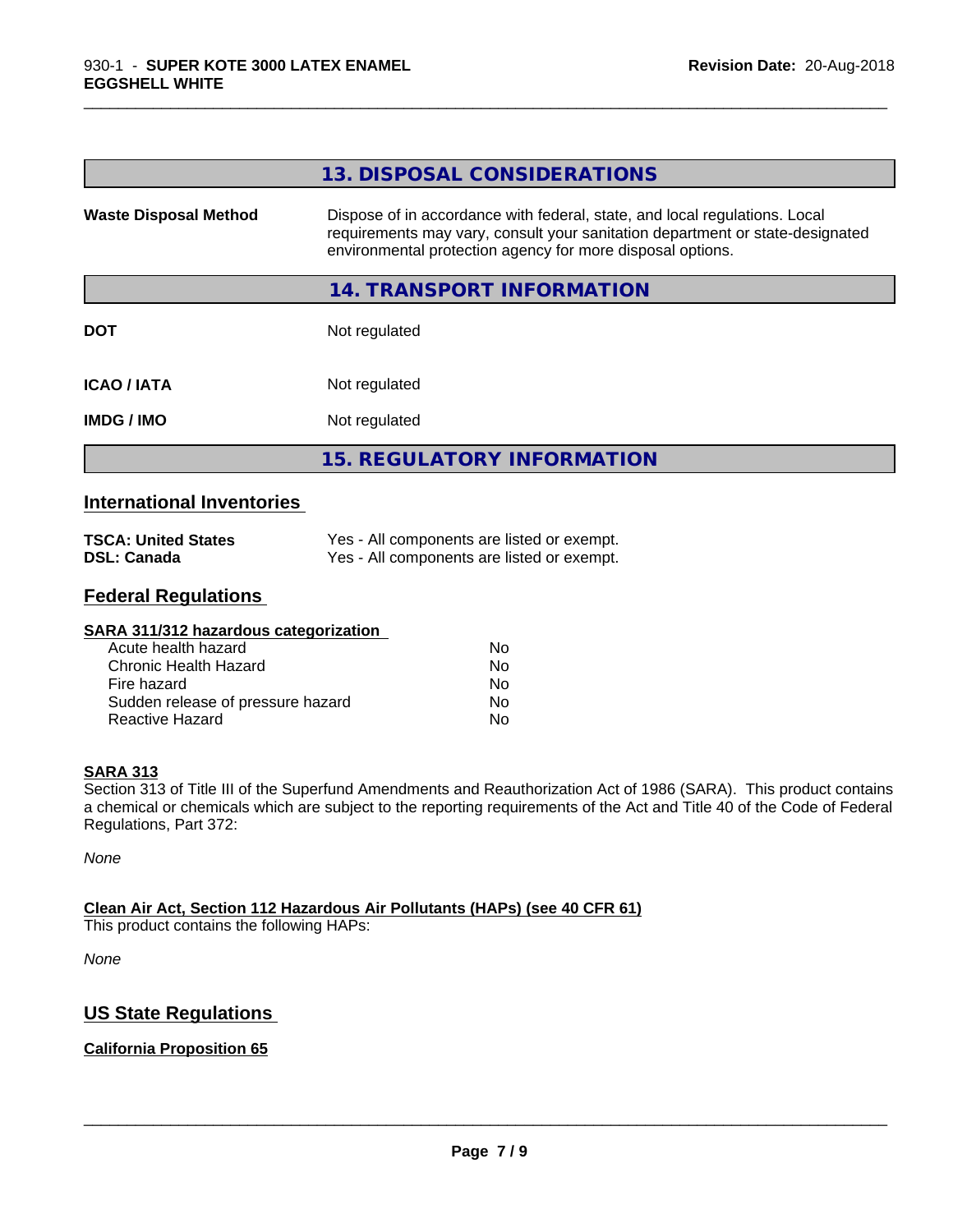# **A** WARNING: Cancer and Reproductive Harm– www.P65warnings.ca.gov

### **State Right-to-Know**

| Chemical<br>name      | M۰<br>.ehee <del>l</del> k<br>No<br>⊶atiluscus | <b>Jersev</b><br><b>Nev</b> | Pennsvlvania |
|-----------------------|------------------------------------------------|-----------------------------|--------------|
| ⊦dioxide<br>l itanium |                                                |                             |              |
| Kaolin                |                                                |                             |              |

\_\_\_\_\_\_\_\_\_\_\_\_\_\_\_\_\_\_\_\_\_\_\_\_\_\_\_\_\_\_\_\_\_\_\_\_\_\_\_\_\_\_\_\_\_\_\_\_\_\_\_\_\_\_\_\_\_\_\_\_\_\_\_\_\_\_\_\_\_\_\_\_\_\_\_\_\_\_\_\_\_\_\_\_\_\_\_\_\_\_\_\_\_

### **Legend**

X - Listed

### **16. OTHER INFORMATION**

| $HMIS -$           | Health: | <b>Flammability: 0</b> | <b>Reactivity: 0</b> | $PPE: -$ |
|--------------------|---------|------------------------|----------------------|----------|
| <b>HMIS Legend</b> |         |                        |                      |          |

### 0 - Minimal Hazard

- 1 Slight Hazard
- 2 Moderate Hazard
- 3 Serious Hazard
- 4 Severe Hazard
- \* Chronic Hazard
- X Consult your supervisor or S.O.P. for "Special" handling instructions.

*Note: The PPE rating has intentionally been left blank. Choose appropriate PPE that will protect employees from the hazards the material will present under the actual normal conditions of use.*

*Caution: HMISÒ ratings are based on a 0-4 rating scale, with 0 representing minimal hazards or risks, and 4 representing significant hazards or risks. Although HMISÒ ratings are not required on MSDSs under 29 CFR 1910.1200, the preparer, has chosen to provide them. HMISÒ ratings are to be used only in conjunction with a fully implemented HMISÒ program by workers who have received appropriate HMISÒ training. HMISÒ is a registered trade and service mark of the NPCA. HMISÒ materials may be purchased exclusively from J. J. Keller (800) 327-6868.*

 **WARNING!** If you scrape, sand, or remove old paint, you may release lead dust. LEAD IS TOXIC. EXPOSURE TO LEAD DUST CAN CAUSE SERIOUS ILLNESS, SUCH AS BRAIN DAMAGE, ESPECIALLY IN CHILDREN. PREGNANT WOMEN SHOULD ALSO AVOID EXPOSURE.Wear a NIOSH approved respirator to control lead exposure. Clean up carefully with a HEPA vacuum and a wet mop. Before you start, find out how to protect yourself and your family by contacting the National Lead Information Hotline at 1-800-424-LEAD or log on to www.epa.gov/lead.

| <b>Prepared By</b>                               | <b>Product Stewardship Department</b><br>Benjamin Moore & Co.<br>101 Paragon Drive<br>Montvale, NJ 07645<br>800-225-5554 |  |
|--------------------------------------------------|--------------------------------------------------------------------------------------------------------------------------|--|
| <b>Revision Date:</b><br><b>Revision Summary</b> | 20-Aug-2018<br>Not available                                                                                             |  |

### Disclaimer

The information contained herein is presented in good faith and believed to be accurate as of the effective date shown above. This information is furnished without warranty of any kind. Employers should use this information only as a